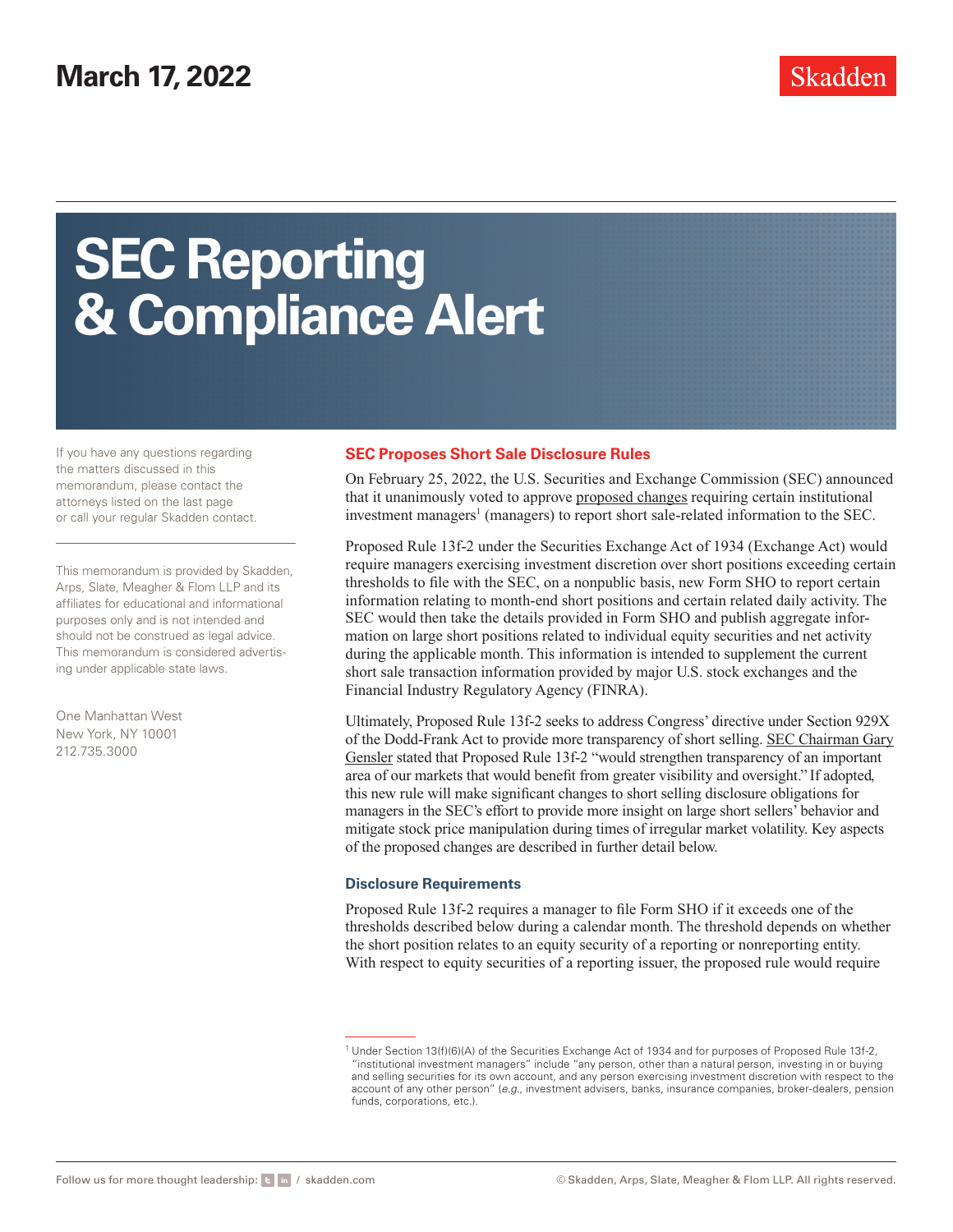## **SEC Reporting & Compliance Alert**

a manager to file Form SHO to report each "gross short position"2 over which it and any person under the manager's control has investment discretion collectively that (i) has a value of at least \$10 million<sup>3</sup> at the close on any settlement date during the calendar month; or (ii) represents a monthly average gross short position as a percentage of shares outstanding in the equity security of at least 2.5%.<sup>4</sup> However, for short positions in equity securities of a nonreporting issuer, disclosure is required of each short position with a value that meets or exceeds \$500,000<sup>5</sup> at the close of any settlement date during the month.

A manager will need to determine whether it has a Form SHO filing requirement on a month-by-month basis.

#### **Proposed Form SHO**

Managers that meet the disclosure threshold in a calendar month would be required to file proposed Form SHO with the SEC via EDGAR within 14 calendar days following the end of such month. The proposed Form SHO consists of a cover page and two information tables. The Form would report applicable short position information over which the manager, and any person under the manager's control, has investment discretion.

Table 1 requires, among other information for the applicable short position, certain information identifying the issuer and type of security shorted, the gross short position, gross short position value and whether the gross short position is fully hedged, partially hedged or not hedged at the close of the applicable calendar month's last settlement date.

Table 2 requires certain information relating to the daily activity affecting the manager's applicable gross short positions during the reporting period, including but not limited to certain information identifying the issuer and type of security shorted, and

certain information about each transaction that settled during the month that created, increased, reduced or closed such short position (including through the exercise or trading of options or other derivatives, shares purchased to cover such short position, shares obtained through secondary offerings or tendered conversions, or other activity).

#### **Public Disclosure/Confidentiality**

The instructions to Form SHO explicitly provide that the identity of the manager filing Form SHO is confidential. The SEC believes that public disclosure of individual reporting managers may result in retaliation against short sellers and have a chilling effect on short selling. Accordingly, the resulting data collected by the SEC for each security will be aggregated to maintain the reporting managers' confidentiality.

One month after the end of each calendar month, the SEC will publish the following aggregate short position information regarding each individual equity security reported by managers on Form SHO:

- the aggregate gross position as of the calendar month's last settlement date;
- the aggregate gross short position's dollar value;
- a summary of the managers' reported hedging information with respect to the reported equity security;
- the aggregate gross short position's percentage of the reported equity security that is being reported as being fully hedged, partially hedged or not hedged; and
- the "net" activity in the reported equity security for each individual settlement date during the calendar month.

The delay between the data's publication and Form SHO's submission deadline is intended to reduce the risk of imitative trading activity by market participants and protect any managers' proprietary trading strategies.

#### **Next Steps**

The public comment period will remain open for 30 days following publication in the *Federal Register* or April 11, 2022, whichever period is longer.

\* \* \*

More information on the proposed changes is available in the SEC's [proposing release](https://www.skadden.com/-/media/files/publications/2022/03/sec-proposes-short-sale-disclosure-rules/short_position.pdf) and accompanying [press release.](https://www.sec.gov/news/press-release/2022-32)

<sup>2</sup> Under Proposed Rule 13f-2, "gross short position" refers to the number of shares of the equity security that are held short without inclusion of any offsetting economic positions, including shares of the equity security or derivatives of such equity security.

<sup>&</sup>lt;sup>3</sup> Such value shall be determined by multiplying the end-of-day gross short position in the equity security on each settlement date during the calendar month by the closing price on the settlement date.

<sup>4</sup> This percentage is calculated by (a) dividing the gross short position in the equity security at the close of business on a settlement date by the number of shares in such security outstanding as of the end of the settlement date; then (b) adding the daily percentages during the calendar month as determined in (a) and dividing the sum by the number of settlement dates during the calendar month.

<sup>&</sup>lt;sup>5</sup> Such value is determined by multiplying its end of day gross short position in the equity security by the closing price of the security. If the closing price is not available, the manager is required to use the last price at which it purchased or sold such security.